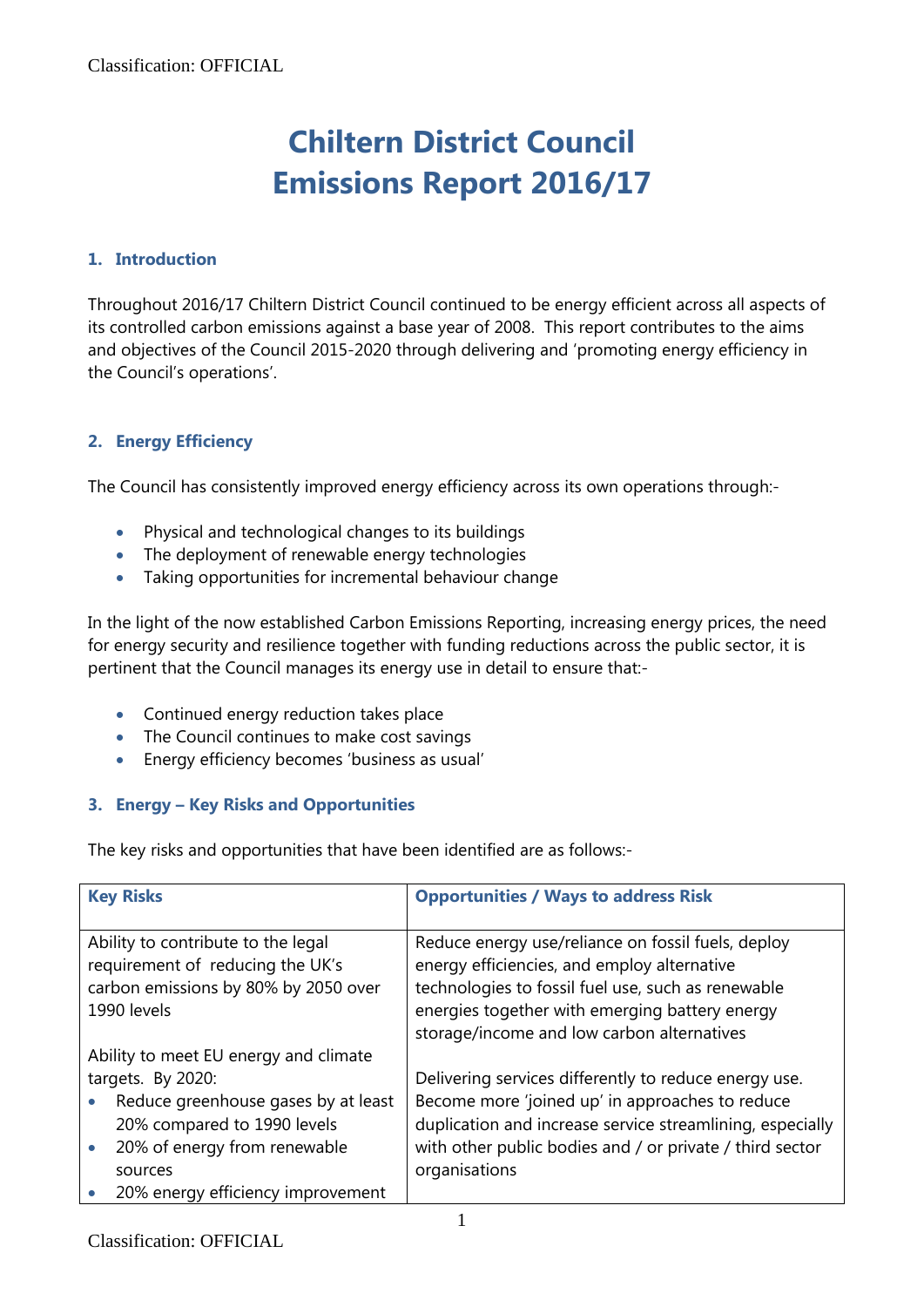| over a 1990 baseline                                                                                                                                                                                                                                                                                                                                                                                                  | Reducing the Council's reliance on fossil fuels and<br>exposure to energy price volatility                                                                                                                                                                             |
|-----------------------------------------------------------------------------------------------------------------------------------------------------------------------------------------------------------------------------------------------------------------------------------------------------------------------------------------------------------------------------------------------------------------------|------------------------------------------------------------------------------------------------------------------------------------------------------------------------------------------------------------------------------------------------------------------------|
| The EU 2030 Framework (2030 Energy<br>Strategy) for climate and energy,<br>includes EU-wide targets and policy<br>objectives for the period between 2020<br>and 2030. Targets include:-<br>a 40% cut in greenhouse gas<br>emissions compared to 1990 levels<br>at least a 27% share of renewable<br>energy consumption<br>at least 27% energy savings<br>$\bullet$<br>compared with the business-as-usual<br>scenario | Seeking opportunities to capitalise on grants/loans for<br>initial funding, e.g. capitalising on and meeting any<br>national initiatives such as the Feed in Tariff, the<br>Renewable Heat Incentive, followed by 'invest to save'<br>opportunities e.g. Salix Finance |
| The UK leaving the EU and resulting<br>policy impacts on carbon emissions<br>reductions, growth in the renewable<br>energy / storage sectors and climate                                                                                                                                                                                                                                                              | Keep a watching brief the UK adhering to the 2015<br>Paris Agreement for Climate Change<br>Ensure that policy is kept up to date and any resulting                                                                                                                     |
| change                                                                                                                                                                                                                                                                                                                                                                                                                | opportunities taken across the organisation<br>Adherence to and implementation of the 2016 Housing<br>and Planning Act Section 210, monitoring / anticipating<br>change                                                                                                |
| Energy security (domestic and<br>international), and the overall rising cost<br>and pricing volatility of energy prices.<br>Being locked into high carbon<br>technology, through no change to the<br>use of energy across the organisation, or<br>how energy is deployed.                                                                                                                                             | Ensuring that the organisations building fabric is energy<br>efficient reducing the need for energy<br>Seek alternative renewable fuel sources                                                                                                                         |
| Guaranteed increasing costs of energy,<br>especially if energy efficiency is not<br>considered a priority.                                                                                                                                                                                                                                                                                                            | Ensure that energy, efficiency, energy saving /carbon<br>management become higher priorities within the<br>Council, and become established as part of the Councils<br>'business as usual' across all service policy and delivery                                       |
|                                                                                                                                                                                                                                                                                                                                                                                                                       | Move the arguments from 'costs' to 'benefits', and from<br>carbon saving, to:-                                                                                                                                                                                         |
|                                                                                                                                                                                                                                                                                                                                                                                                                       | Energy reduction<br>Resource efficiency<br>$\bullet$<br>Service synergy<br>$\bullet$<br>Real cost reductions accruable to the Council<br>Realising it as an opportunity for income generation                                                                          |
|                                                                                                                                                                                                                                                                                                                                                                                                                       |                                                                                                                                                                                                                                                                        |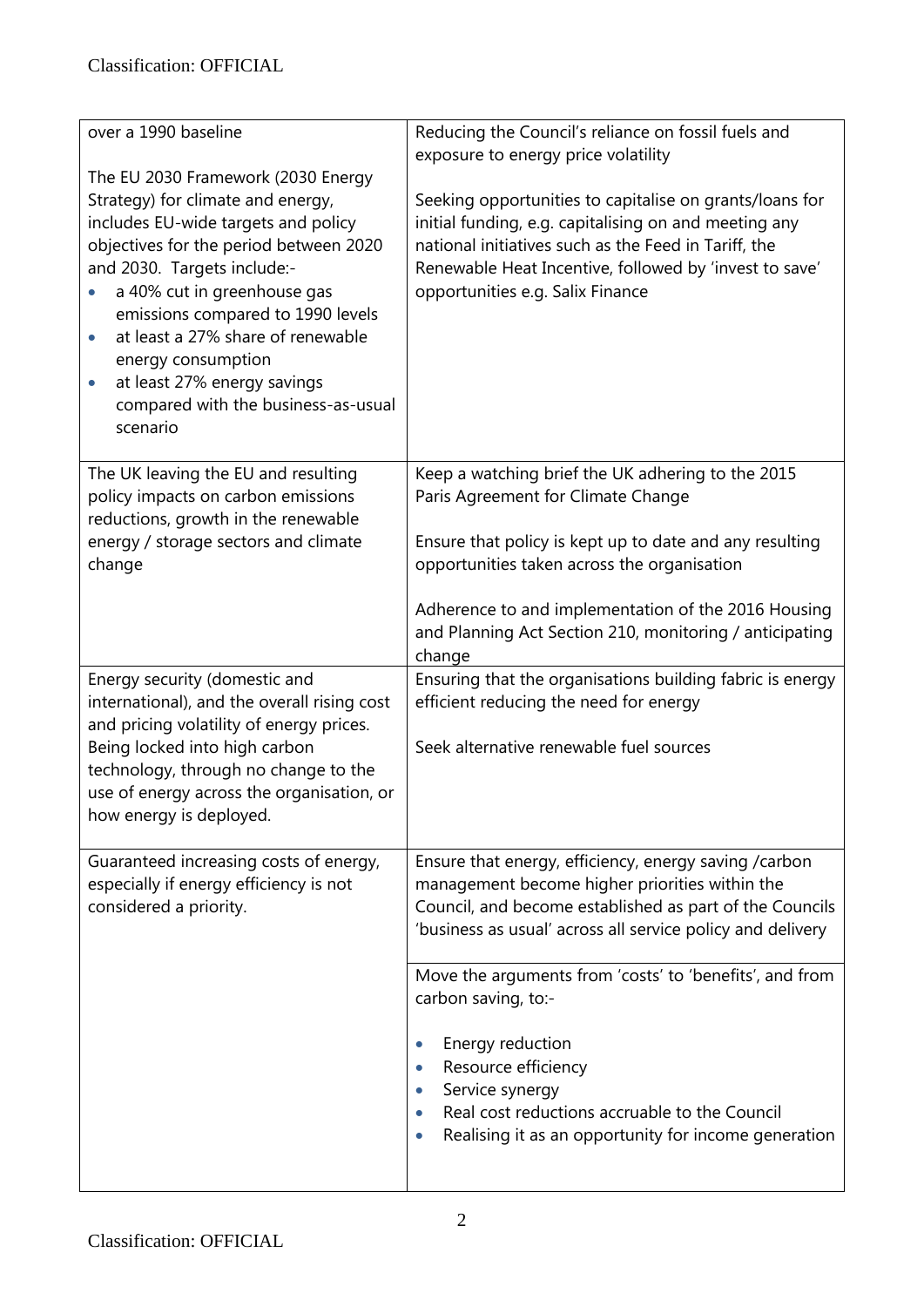| Costly to meet changes in order to<br>reduce energy use and make savings.                                            | There are proven cost efficiencies to the local authority<br>as a result of managing energy resources well. Build<br>cost benefit analyses into each business case, and<br>target actions to maximise benefits, savings and<br>generate income for the Council                                                                              |
|----------------------------------------------------------------------------------------------------------------------|---------------------------------------------------------------------------------------------------------------------------------------------------------------------------------------------------------------------------------------------------------------------------------------------------------------------------------------------|
|                                                                                                                      | Longer-term budget planning for energy reductions<br>e.g. consider energy returns over the medium-term (5<br>years) rather than on a short term basis, as some<br>financial payback times can be considered relatively<br>lengthy; consider using the Salix Finance loan facility, as<br>well as grants to deliver cost reductions / change |
|                                                                                                                      | Prepare a robust business case for energy changes<br>across the authority that will help reduce energy, costs<br>and emissions. Create opportunity to create income                                                                                                                                                                         |
|                                                                                                                      | Consider energy saving/efficiency opportunities<br>through the 'invest to save' approach                                                                                                                                                                                                                                                    |
| Reputational risk if the authority does<br>not act well on energy reduction, climate<br>change or carbon management. | Manage energy efficiently, reducing Council spend on<br>unnecessary energy use                                                                                                                                                                                                                                                              |
|                                                                                                                      | Raise awareness to Council staff, Members, its<br>contractors, local communities and businesses on the<br>need to become more energy efficient                                                                                                                                                                                              |
|                                                                                                                      | Provide local leadership for local communities and<br>businesses in getting to grips with energy efficiency,<br>through for example, the promotion of cost savings<br>and income generation                                                                                                                                                 |
|                                                                                                                      | Encourage, support and facilitate community scale heat<br>/ electricity generation                                                                                                                                                                                                                                                          |
|                                                                                                                      | Use the opportunity to create local economic<br>development opportunities through<br>The encouragement and growth in local green<br>businesses<br>Making homes more energy efficient putting<br>money in people's pockets                                                                                                                   |
| No funding to deliver change                                                                                         | Utilise any other forms of grants and funding that will<br>facilitate local energy use change                                                                                                                                                                                                                                               |
|                                                                                                                      | Deliver change via 'invest to save' approach                                                                                                                                                                                                                                                                                                |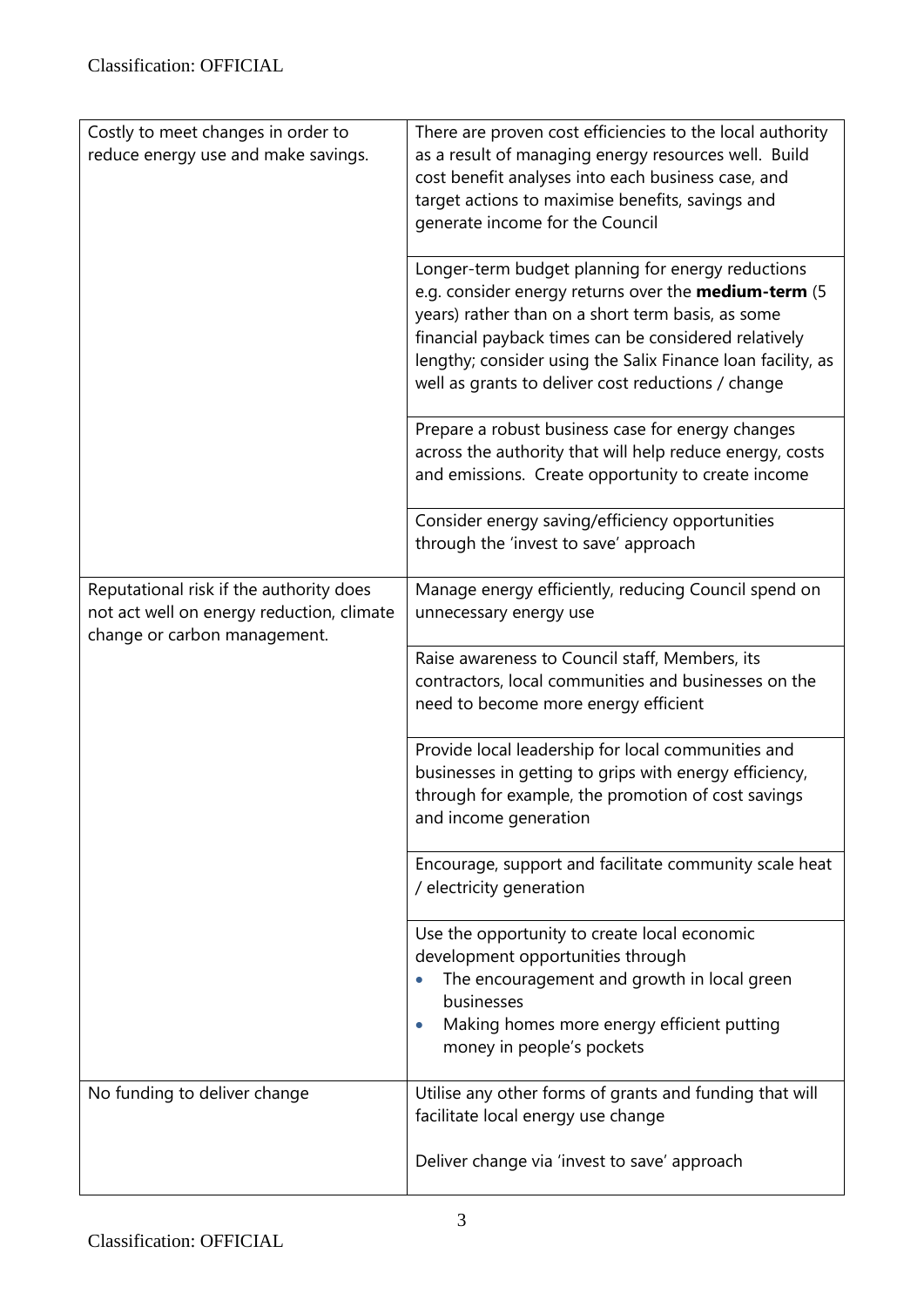|                                    | Seek alternative forms of income generation for<br>example battery storage                                                                                                                                                                   |
|------------------------------------|----------------------------------------------------------------------------------------------------------------------------------------------------------------------------------------------------------------------------------------------|
| Service Resilience - Climate Risks | Address service resilience through Risk<br>Management/Emergency Planning, planning for climate<br>adaptations. Engage all services in the process to<br>identify and mitigate likely risks and challenges posed<br>by climate change effects |
|                                    | Help services identify where they might need to change<br>in order to meet climate challenges, enabling them to<br>become resilient to future risk(s)                                                                                        |
|                                    | Deliver services differently, e.g. joined up approaches,<br>especially with other public bodies and / or private /<br>third sector organisations                                                                                             |
|                                    | Raise awareness to the public through the Councils<br>website                                                                                                                                                                                |

It was a requirement by the former Department of Energy Emissions Data and Climate Change (DECC), now Department for Business, Energy, Industrial Strategy (BEIS), and the Department for Environment, Food and Rural Affairs (DEFRA) that local authorities publish an annual report by 31<sup>st</sup> July which details emissions from the Council's operations. It is now a requirement under the Housing and Planning Act 2016, Section 210 to provide an annual report on carbon emissions reductions and other sustainability operations by  $1^{st}$  June in each year<sup>1</sup>. Central government 2016 conversion factors have been used in compiling this report<sup>2</sup>

# **4. Organisational Boundary**

Scopes 1 and 2 relate to operations over which the reporting entity, Chiltern District Council, has Financial Control. This is classed as an 'operational boundary' as defined and recommended within the (DEFRA 2013) guidance. In addition the Council continues to measure its significant Scope 3 emissions, please see below for a definition of each scope.

# **5. Location of Operation**

All operations are in the UK:-

- Council Offices in Amersham, Buckinghamshire
- Leisure Centres in Amersham, Chesham and Chalfont St Peter, Buckinghamshire
- Amenities Depot in Amersham, Buckinghamshire

<u>.</u>

<sup>1</sup> <http://www.legislation.gov.uk/ukpga/2016/22/section/210/enacted>

<sup>&</sup>lt;sup>2</sup> <https://www.gov.uk/government/publications/greenhouse-gas-reporting-conversion-factors-2016>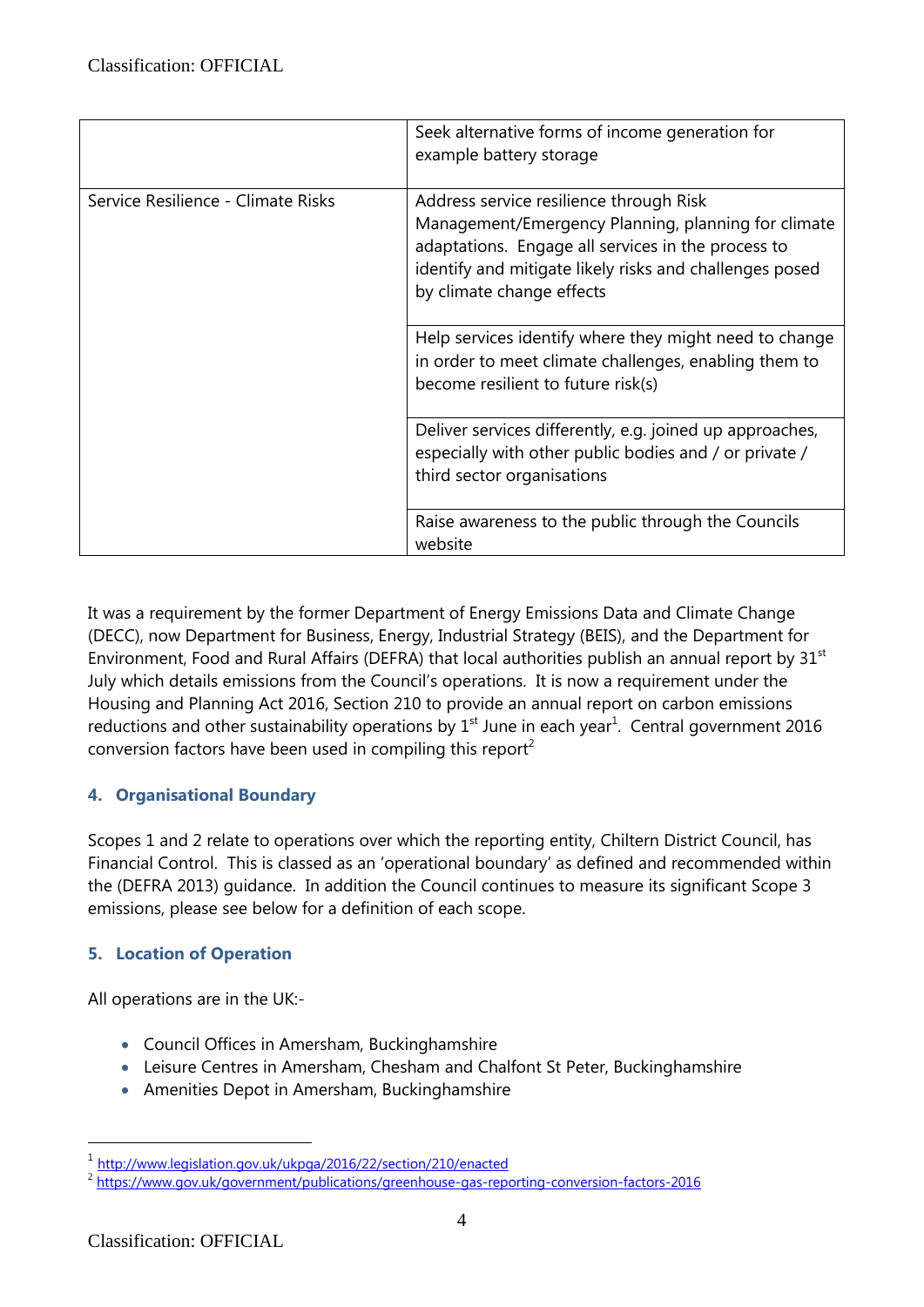#### **6. Operational Scopes**

The DEFRA 2013 guidance sets out what is within Operational Scope as follows:-

# **Scope 1 - Emissions from activities owned or controlled by the Council that release emissions into the atmosphere**

**Combustible fuels -** used in stationary technologies such as boilers, furnaces or turbines, engines, heaters or incinerators etc.. In the Council's case, this is natural gas used in King George V House, the Depot and Sports Centres where the Council is responsible for the boiler;

**Mobile Combustible Fuels -** such as owned transport. For Chiltern this would be mainly Facilities vans, service provider vehicles

**Process Emissions -** not applicable for the Council;

**Fugitive emissions -** such as leaks from refrigeration and air conditioning units that are maintained by the Council.

# **Scope 2 - Consumption of Purchased Electricity (Heat, Steam or Cooling) released into the atmosphere**

Council emissions comprise electricity consumed by for example, the Car Parks and Public Conveniences, King George V House, the Depot, Sports Centres and the Council owned Cemeteries.

# **Scope 3 - Emissions that are a consequence of Council activity but which occur at sources which the Council neither owns nor controls and which are not classed as Scope 2 emissions**

This might include transport for staff and Members where they are using their own vehicles for business; supply chain emissions; procurement related emissions, outsourced activities, or consequential emissions from Scopes 1 and 2.

For the purposes of this report, therefore, the Council has included emissions under Scopes 1 and 2 above, together with service related emissions from these activities which fall under Scope 3.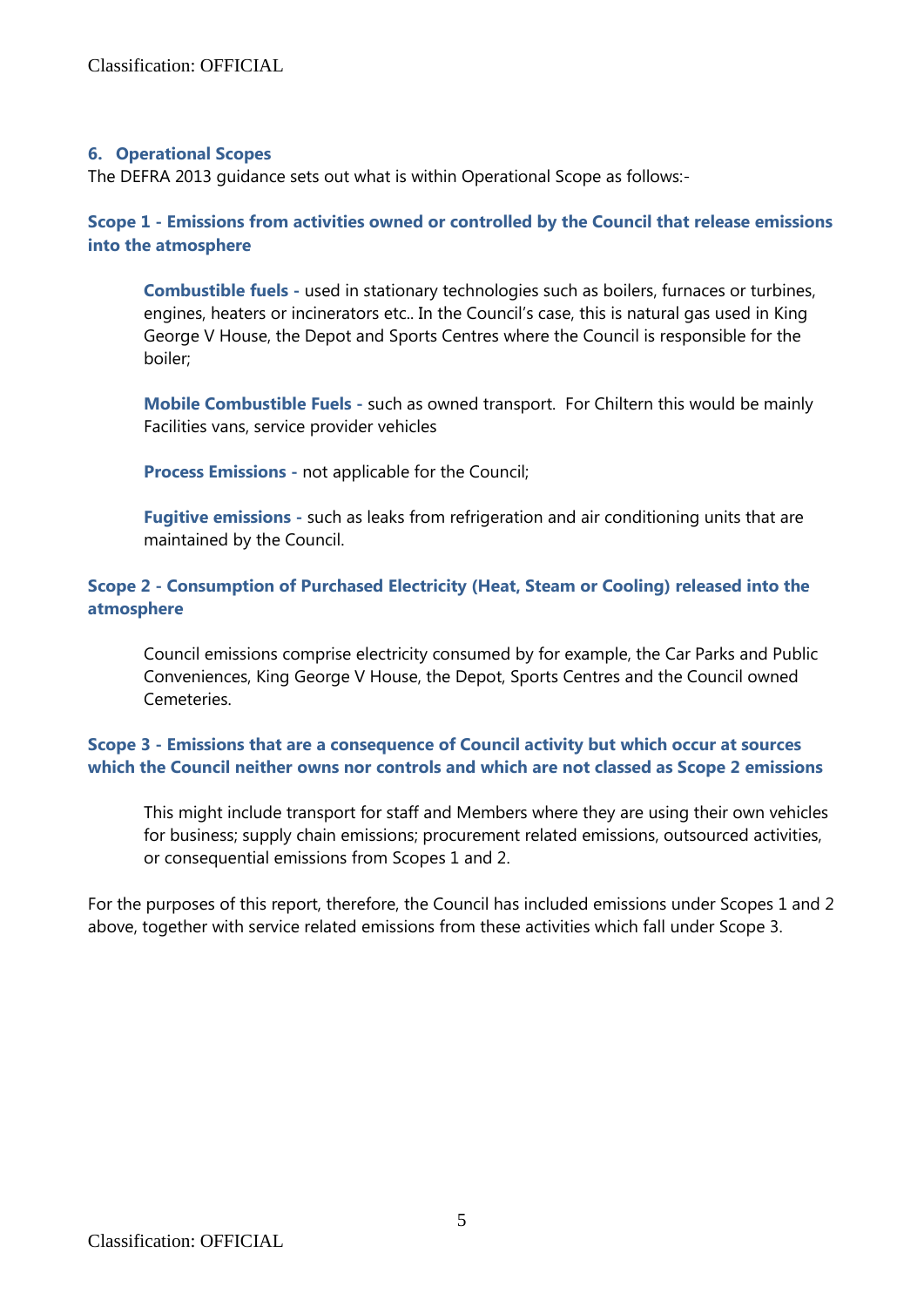Classification: OFFICIAL

## **7. Greenhouse Gas Emissions**

The following table sets out the Councils Greenhouse Gas emissions data for 2016/17

| GHG Emission data for period 1 April 2008 to 31 March 2017 |                                    |         |         |         |         |          |          |                         |       |  |  |
|------------------------------------------------------------|------------------------------------|---------|---------|---------|---------|----------|----------|-------------------------|-------|--|--|
|                                                            | Global Tonnes of CO <sup>2</sup> e |         |         |         |         |          |          |                         |       |  |  |
|                                                            | <b>Base Year</b>                   |         |         |         |         |          |          |                         |       |  |  |
|                                                            | 2008/09                            | 2009/10 | 2010/11 | 2011/12 | 2012/13 | 2013/14  |          | 2014/15 2015/16 2016/17 |       |  |  |
| Scope 1                                                    | 105                                | 96      | 134     | 85      | 108     | 119      | 116      | 116                     | 108   |  |  |
| Scope 2                                                    | 1,516                              | 1,277   | 1,182   | 1,101   | 1,018   | 995      | 1,107    | 1,046                   | 895   |  |  |
| Scope 3                                                    | 1,812                              | 1,844   | 1,891   | 1,847   | 1,780   | 1,712    | 1,606    | 1756                    | 1651  |  |  |
| <b>Electricity Generated</b><br>from Solar Panels (Since   |                                    |         |         |         |         |          |          |                         |       |  |  |
| Feb 2012)                                                  |                                    |         |         | $-3$    | $-42$   | $-42$    | $-46$    | $-34$                   | $-30$ |  |  |
| <b>Total Gross Emissions</b>                               | 3,433                              | 3,217   | 3,207   | 3,030   | 2,864   | 2,783    | 2,783    | 2,883                   | 2,624 |  |  |
| Percentage<br><b>Reduction/Increase</b>                    |                                    | $-7%$   |         | $-6%$   | $-6%$   | $-3%$    |          | 3.5%                    | $-9%$ |  |  |
| <b>Outside of Scopes</b>                                   |                                    |         |         |         |         | $\leq 1$ | $\leq 1$ | $\leq 1$                |       |  |  |
| <b>Total Gross Emissions</b>                               | 3,433                              | 3,217   | 3,207   | 3,030   | 2,864   | 2,783    | 2,783    | 2,883                   | 2,624 |  |  |

**Table 1 Chiltern District Council Greenhouse Gas Emissions Totals 2016/17**

#### **8. Electricity Generation**

Chiltern generates electricity at the Council Offices, Chesham Leisure Centre and Amersham Multi-Storey Car Park. 74,689 kWh of electricity generated by solar panels at these sites for this period and this equates to a reduction in emissions of 30,775 kg of CO2e or 30 Tonnes of CO2e

#### **9. Company Information**

Chiltern District Council, King George V House, King George V House, King George V Road, Amersham, Buckinghamshire, HP6 5AW.

## **10. Reporting Period**

Reporting period is  $1<sup>st</sup>$  April 2016 through to  $31<sup>st</sup>$  March 2017, inclusive.

## **11. Change in Emissions**

There has been overall *decrease* in emissions throughout the reporting year by 9% giving an overall reduction from base year of 27.5% (809 tonnes). The decrease has resulted from:-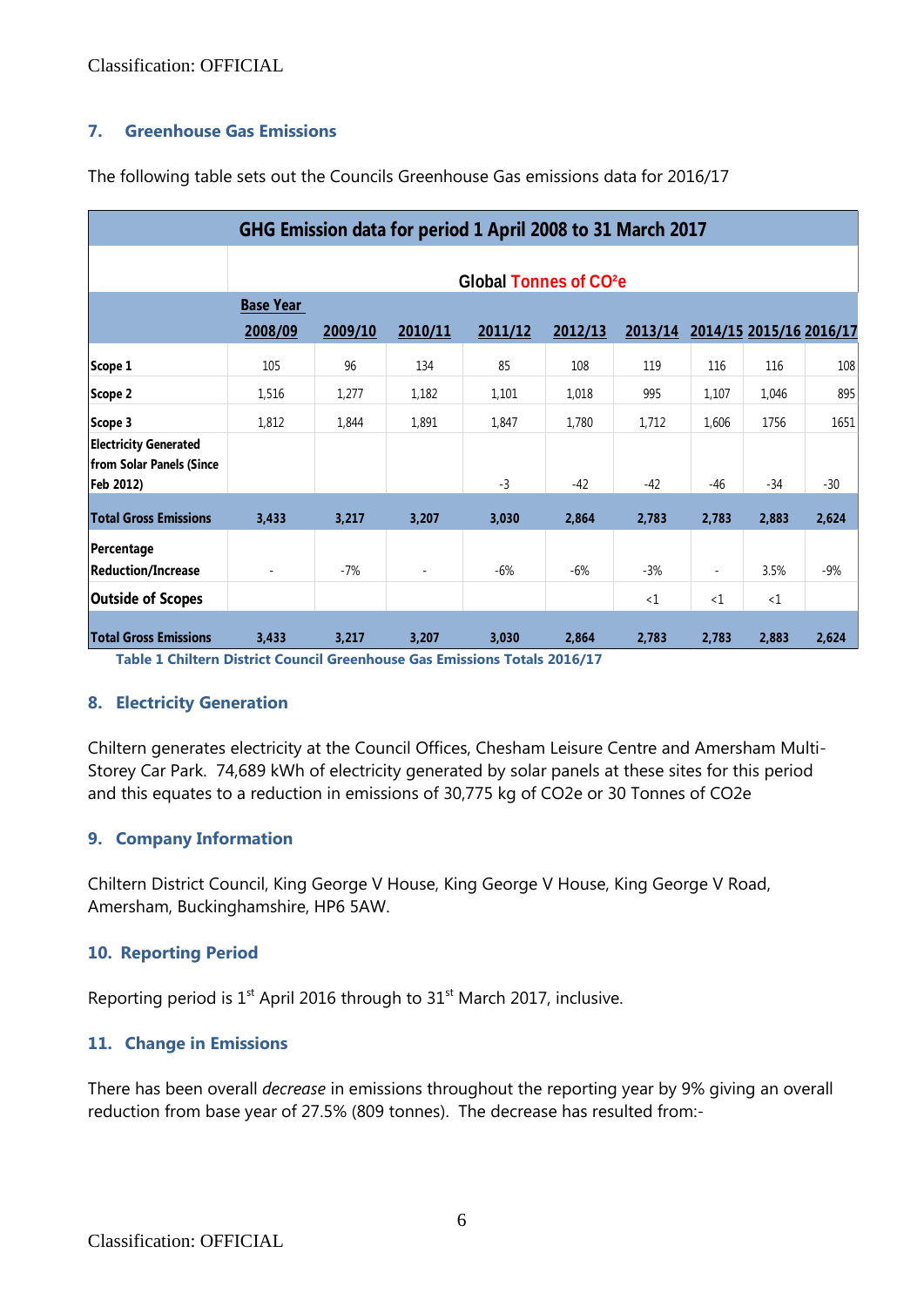- **Scope 1 emissions** 
	- o The parking officer's mileage (petrol/diesel/LPG) has decreased on last year by 3 tonnes CO2e (16.8%)
	- o Gas use in the buildings has reduced on last year by 5 tonnes CO2e (5.31%)

## **Scope 2 emissions**

o Electricity consumption has gone down across the sites on last year by 150 tonnes CO2e (14.3%)

#### **Significant scope 3 emissions**

- o Serco car mileage (diesel only) has gone down on last year by 8.7 tonnes CO2e (41.3%)
- o Serco HGV mileage (diesel only) has gone down on last year by 35 tonnes CO2e (7.9%)



**Table 2 Chiltern Service Delivery Change in Emissions 2016/17**

## **12. Base Year**

The base year was 2008/09. This was the earliest year accurate energy use data was available. A 10% significance check has not been carried out this year.

## **14. Energy Reduction Targets**

The Council has set two targets for carbon reduction over the next three years. As follows:-

**a)** Scope 1 - 4% reduction over the next three years with a view to being carbon neutral by 2050